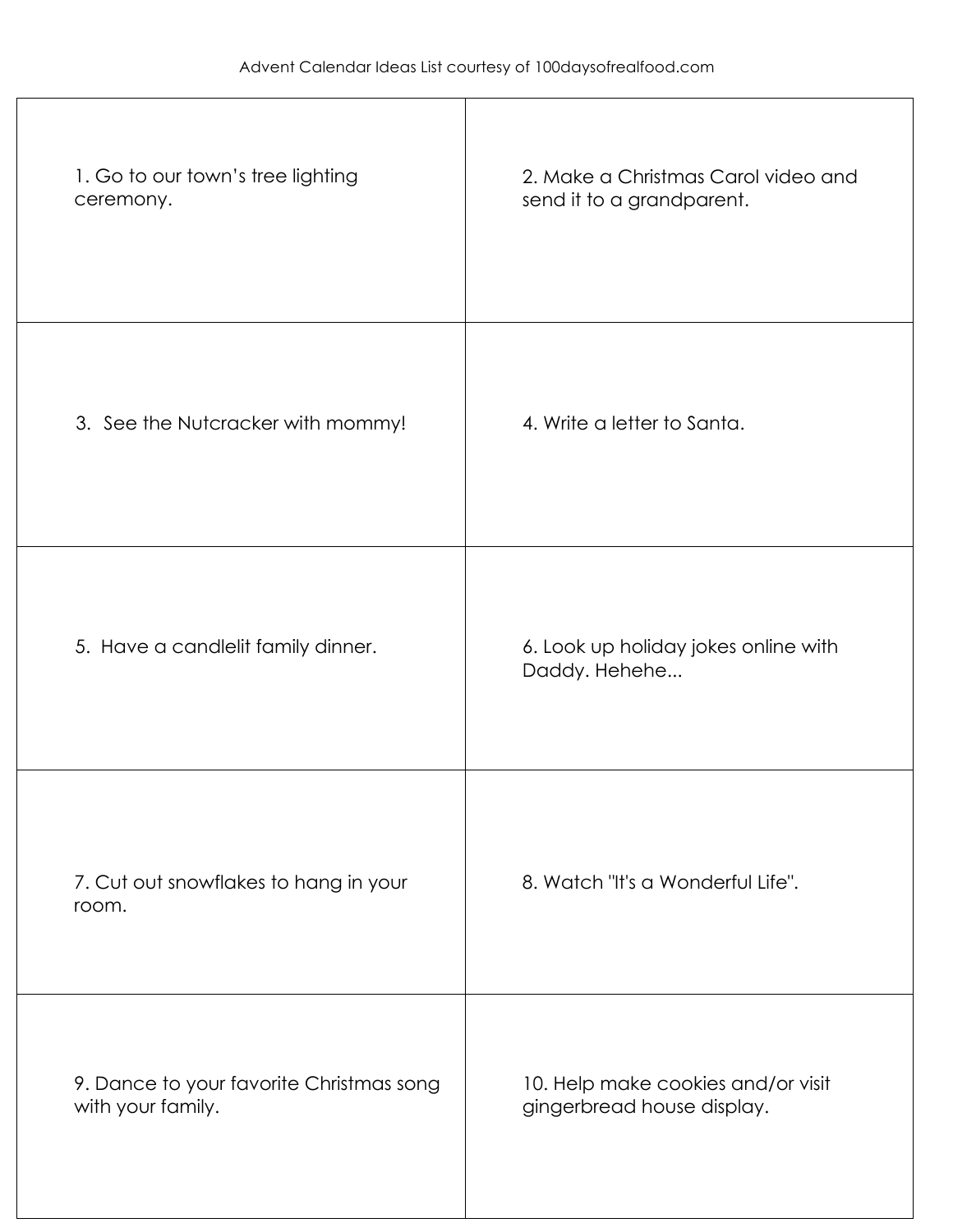| 11. Unwrap new Christmas jammies.                              | 12. Skype or Facetime an out of town<br>relative.        |
|----------------------------------------------------------------|----------------------------------------------------------|
| 13. Make a homemade Christmas<br>ornament for someone special. | 14. Take a candlelit bubble bath.                        |
| 15. Unwrap a holiday movie DVD to<br>watch as a family.        | 16. Laugh at funny holiday YouTube<br>videos together.   |
| 17. Drive around and look at holiday<br>lights together.       | 18. A family game night with hot cocoa.                  |
| 19. Write out your goals for the New<br>Year.                  | 20. Make a holiday craft with mom<br>(search Pinterest). |